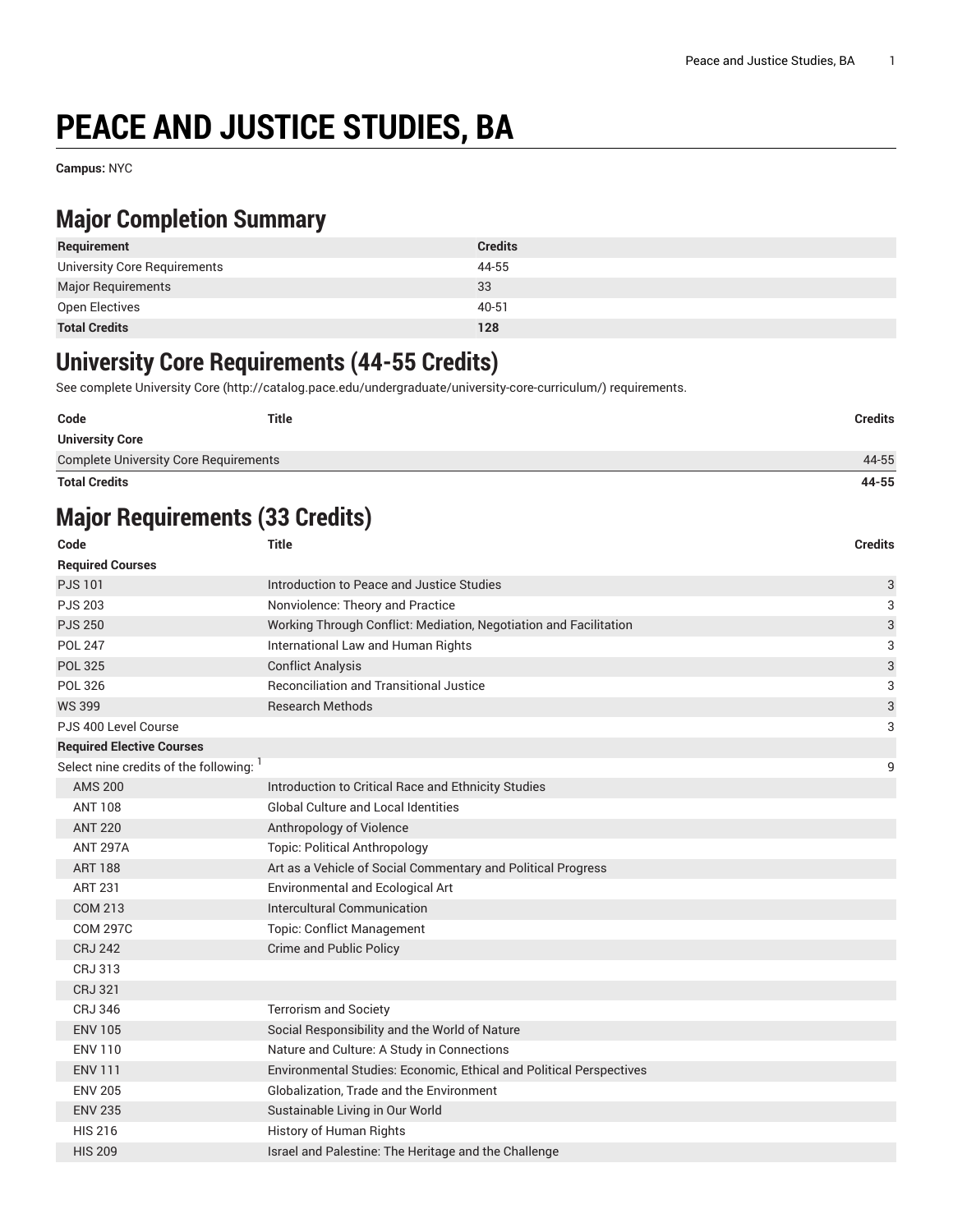| <b>HIS 218</b>  | Nonviolent Activism in Modern Asia                                                         |
|-----------------|--------------------------------------------------------------------------------------------|
| <b>HIS 223</b>  | Discrimination, Integration and Assimilation: Global Jewish Experience                     |
| <b>HIS 231</b>  | Latin America: Century of Social Change and Revolution                                     |
| <b>HIS 239</b>  | Wars in the Asia-Pacific                                                                   |
| <b>LAS 240</b>  | "For Land, Bread and Liberty": The Latin American Social Revolution in History and Culture |
| <b>LIT 211V</b> |                                                                                            |
| LIT 304         | <b>Postcolonial Literature</b>                                                             |
| <b>LIT 396U</b> | Topic: Postcolonial Literature: The Caribbean                                              |
| <b>PHI 115</b>  | Normative Ethics: Contemporary Moral Problems                                              |
| <b>PHI 121</b>  | Ethics in the Workplace                                                                    |
| <b>PHI 218</b>  | Legal and Political Philosophy                                                             |
| <b>PHI 223</b>  | <b>Environmental Ethics</b>                                                                |
| <b>PJS 350</b>  |                                                                                            |
| <b>PHI 355</b>  | <b>Ethical Theories</b>                                                                    |
| POL 114         | Introduction to International Relations                                                    |
| <b>POL 214</b>  | <b>Revolution or Reform</b>                                                                |
| <b>POL 250</b>  | <b>Gender and Politics</b>                                                                 |
| POL 303         | Politics Workshop: The United Nations                                                      |
| SOC 112         | Race and Ethnicity in Cities                                                               |
| <b>SOC 209</b>  | Race and Ethnicity                                                                         |
| SOC 220         | Social Class                                                                               |
| <b>SOC 222</b>  | Gender and Social Change                                                                   |
| SOC 227         | Border Crossing: Immigration and American Society                                          |
| <b>SOC 230</b>  | <b>Crime and Social Justice</b>                                                            |
| <b>SOC 248</b>  | <b>Social Movements</b>                                                                    |
| <b>POL 303A</b> | Politics Workshop: International Organization                                              |
| POL 303C        | Politics Workshop: United Nations                                                          |
| <b>INT 296E</b> | Topic: History and Religion of the Middle East: Holy Nationalism                           |
| <b>INT 296W</b> | Children in Urban Society                                                                  |
| <b>INT 297Q</b> | Understanding Community and Diversity: Queer Cultures                                      |
| <b>INT 297W</b> | Consuming Desires: Mass Production, Advertising, and Consumer Society in Modern Europe     |
| <b>INT 298F</b> | The Holocaust and Modern Genocides: Representations in History, Literature and Film        |
| <b>INT 298N</b> | Caught in the Crossfire: The Impact of War on Women and Children                           |
| <b>INT 298Q</b> | International Issues in Child Protection: Political and Psychological Perspectives         |
| <b>INT 299K</b> | Disability Stories through Film and Media                                                  |
| WS 115          | Intro to Women's & Gender Studies                                                          |
| <b>WS180</b>    | Non-Profit Skills for Social Justice                                                       |
| <b>WS 234</b>   | The Girl Child-A Global Perspective                                                        |
| <b>WS 250</b>   | Queer Stories:LGBTQ People and Communities in Historical Context                           |
| <b>WS 268</b>   | Men and Masculinities                                                                      |
| <b>WS 291</b>   | <b>Global Activism and Transnational Feminist Theories</b>                                 |
| <b>WS 296X</b>  | Topic: Slumming and Tramping: The Queer America                                            |
| <b>WS 305</b>   | Women as Change Agents: Gender and Leadership in the Nonprofit Sector                      |

#### **Total Credits 33**

1

For qualifying learning communities (6 credits) and possibly other available electives, see Peace & Justice program advisor for approval.

# **Open Electives (40-51 Credits)**

| Code                  | <b>Title</b> | <b>Credits</b> |
|-----------------------|--------------|----------------|
| <b>Open Electives</b> |              |                |
| Select 40-51 credits  |              | 40-51          |
| <b>Total Credits</b>  |              | $40 - 51$      |